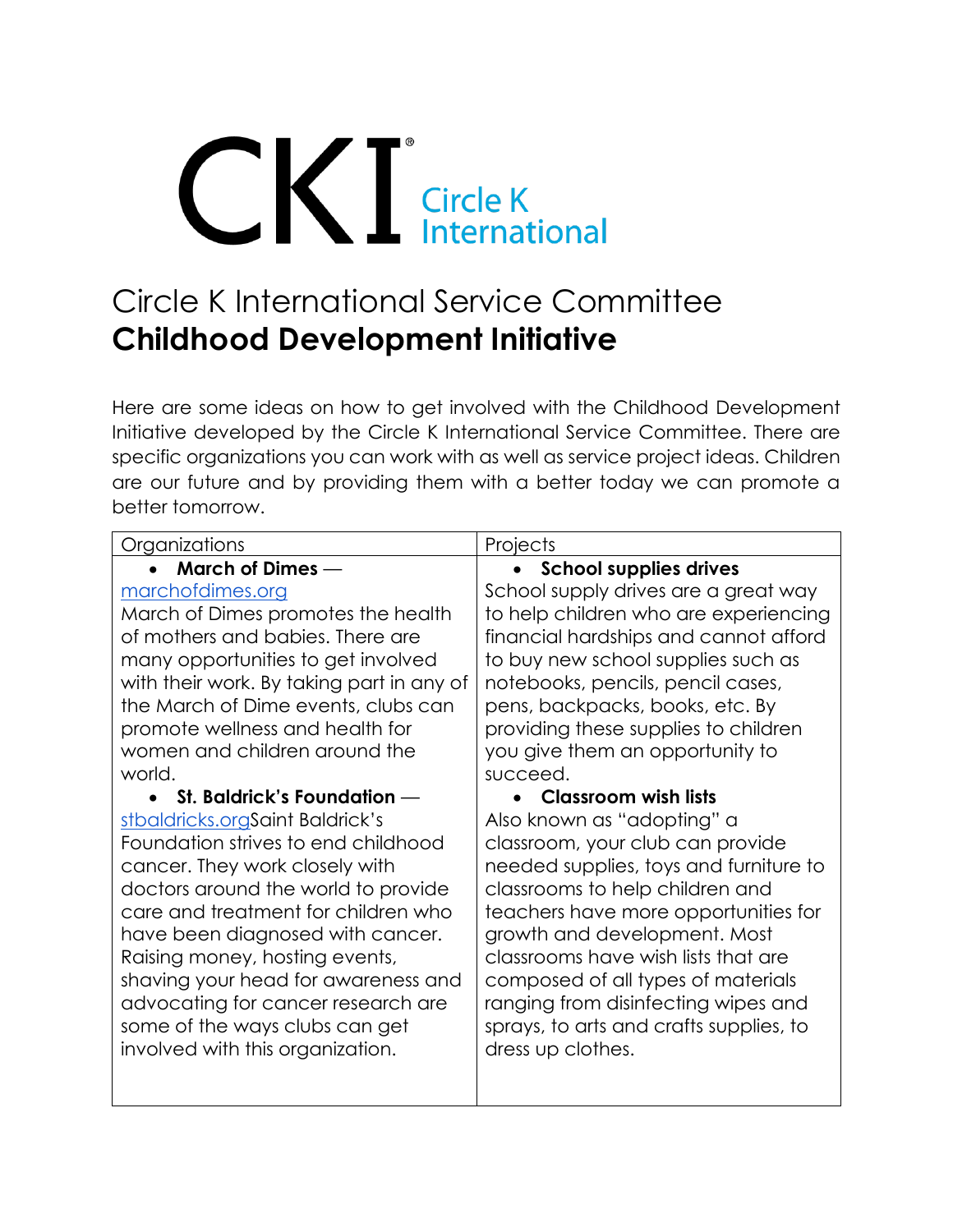#### • **Love Letters for Literacy**  lovelettersliteracy.org

Love Letters for Literacy promotes literacy development at all ages. This organization encourages individuality and personalization with their letter campaign. Clubs can create card kits with each letter of the alphabet depicted. The kits are then distributed to local schools or childcare centers usually in low income areas. They are often given with books and other methods of literacy development.

## • **Dolly Parton Imagination Library** [imaginationlibrary.com](https://imaginationlibrary.com/)

Dolly Parton Imagination Library provides free books to all children from birth to age 5. The books are mailed directly to the child's door. These books are high quality and incorporate all different authors and styles of writing. Books can be shipped to any address in the US, Canada, United Kingdom, Australia and Ireland.

# • **GoNoodle** —

# [gonoodle.com](https://www.gonoodle.com/)

GoNoodle is a free online resource to help children get active and develop gross motor skills. The website has several videos that encourage kids to get up and move. GoNoodle also has an app.

# • **Together We Rise** —

## [togetherwerise.org](https://www.togetherwerise.org/about-us/)

Together We Rise is a nonprofit organization that focuses on helping children in the foster care system. They bring resources to children and to provide service-learning opportunities to educate people on the issues surrounding foster care.

# • **Deep clean classrooms**

A great way to be in the classroom and providing hands-on service is by volunteering for a classroom deep clean. This means going into a room after the children have left and sanitizing each toy, book, table, chair and other items. Classrooms get surface cleaned daily but rarely get a deep clean due to lack of time by teachers. This project can help teachers and promote wellness and cleanliness in the classroom.

# • **Host an event**

Various events can be held to promote childhood development including literacy events, wellness events, science and math events, etc. Think about the different majors represented in your club and try to host an event that can showcase that knowledge on a level children can understand. Think about partnering with local libraries, parks, community centers or your college. This is also an opportunity to get other branches of the Kiwanis Family involved.

• **Distribute food backpacks** Partner with another member of the Kiwanis family and create a backpack program at a local school. Collect ready-made food, fill the backpacks and distribute them to students in need. You can also include school supplies and clothing materials as well.

• **Mentorship programs** Work with your local Kiwanis clubs, Key Clubs, Builders Clubs and K-Kids to offer mentorship programs to local kids in your community. This is also a great way to strengthen your Kiwanis family relations.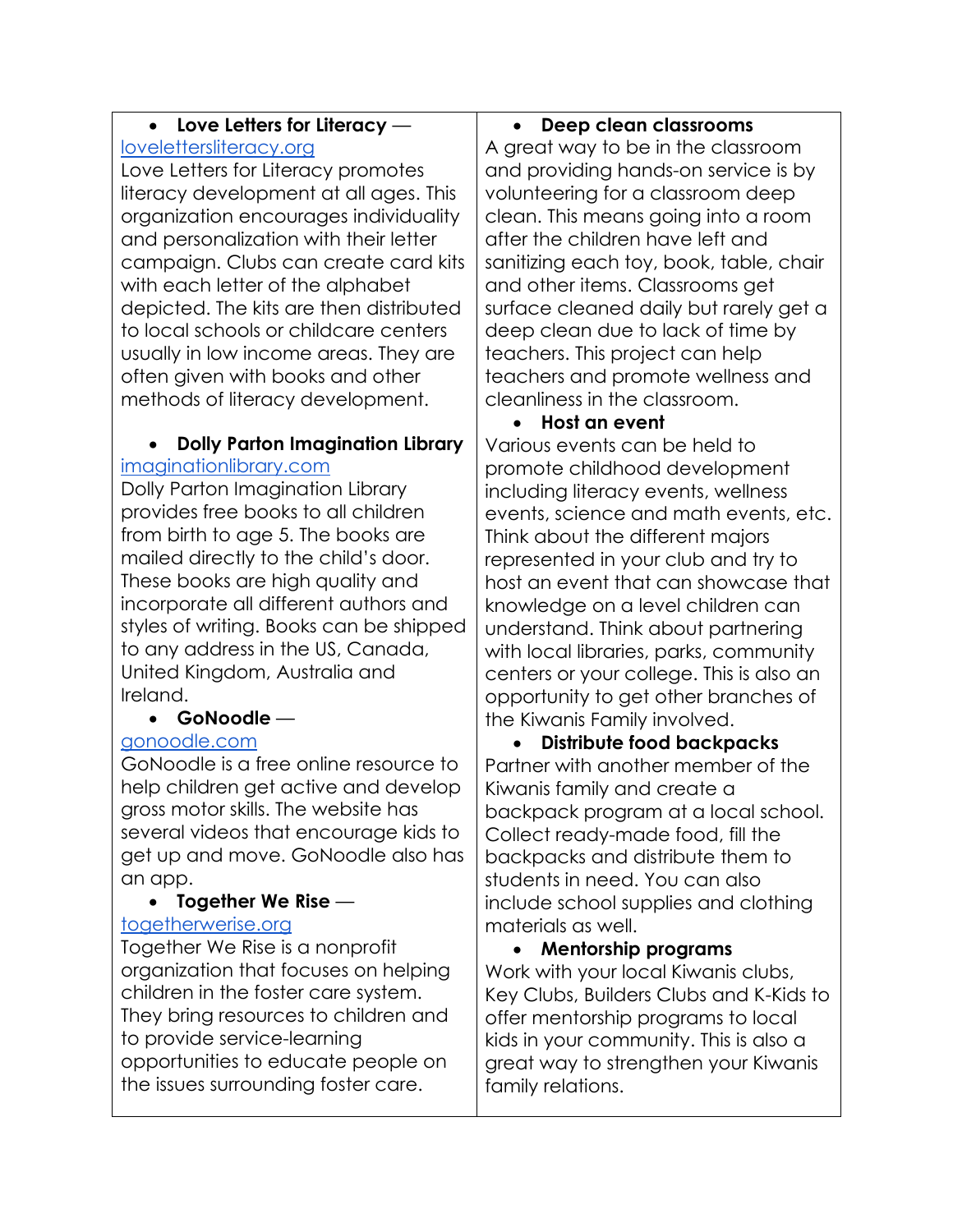# • **World Literacy Foundation** —

[worldliteracyfoundation.org](https://worldliteracyfoundation.org/) World Literacy Foundation strives to bring appropriate literacy and educational materials to children around the world regardless of geological location or financial status.

#### • **Better World Books** —

#### betterworldbooks.com

Better World Books began as a book drive created by three college students to raise money for literacy initiatives at their community center; their online inventory today comes from regular book drives at almost 2,000 colleges and universities. Better World Books donates one book to Feed the Children, Books for Africa or another organization from their list of partners for every book sold on their website.

#### • **Youth Service America** [ysa.org](https://ysa.org/)

Youth Service America is a global organization focusing on youth community service involvement and gaining leadership skills. This organization includes opportunities for awareness (educating the community for change), through advocacy of policy making and creating avenues to bring policy change and service offering a multitude of ideas and campaigns.

#### • **Children's Defense Fund** [childrensdefense.org](https://www.childrensdefense.org/)

The Children's Defense Fund focuses on child advocacy and research by advocating for policies, leading programs to serve and empower children and families and providing information to the public to inspire activism for children.

## • **Kiwanis family partners**

Work with your local Kiwanis clubs to start SLP's at the schools in your area.

• **Book drives**

Partner with Better World Books, your local library, community center or another organization to donate books collected on your campus to support literacy in your community. Consider working with K-Kids to collect children's books as well! Set up donation bins on your campus with information about illiteracy in your community.

• **Advocate for children** There are countless ways to raise awareness in your community and advocate for the rights of children and families. Set up a table on your campus with information about child poverty, education, early childhood development or gun violence reform and how students on your campus can help. Contact policymakers and consider attending local city council or town hall meetings to advocate for policies that benefit children. Organize an educational program with guest speakers from your community to discuss the issues found on the Children's Defense Fund website.